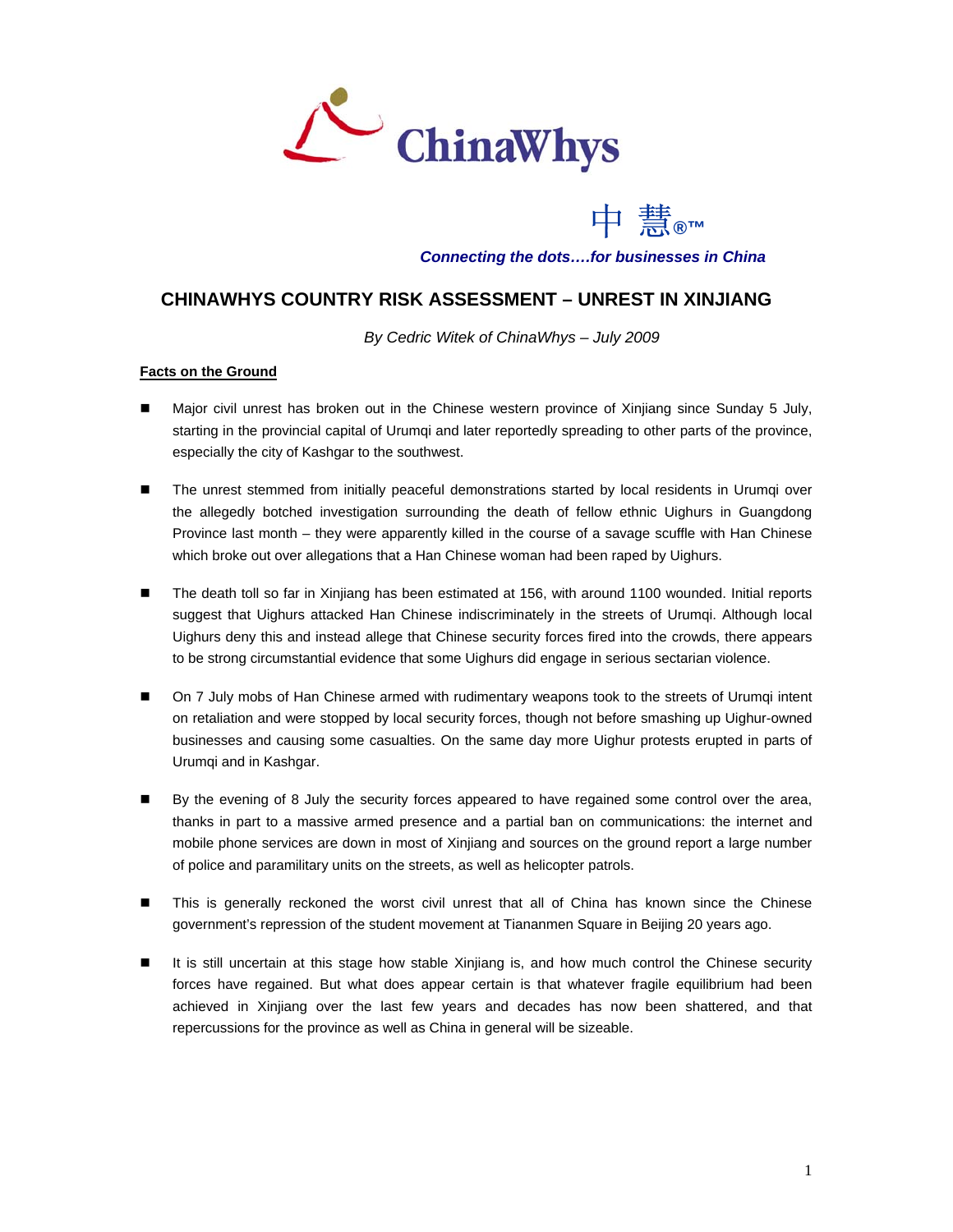## **Background of Current Crisis**

- Xinjiang has always been a disputed and reluctant part of China for much of its history, the territory now known as Xinjiang has been populated by ethnic Turkic tribes professing the Muslim faith (collectively known as the Uighurs) who have very little in common with the Han Chinese, the dominant ethnic group most commonly associated by outsiders with China.
- $\blacksquare$  On several occasions before the 20<sup>th</sup> century, China managed to assert a piecemeal presence in Xinjiang but never succeeded in imposing anything resembling proper control. In the late 1880s Xinjiang ("the new territory") was officially declared part of the Chinese Empire but this illusion of sovereignty was destroyed shortly afterwards during the Republican period starting in 1911, which saw Xinjiang torn between Han Chinese warlords more or less independent of the Chinese government, belligerent Uighur chieftains and Russia, eager to exploit the territory's considerable natural resources and play upon divisions in China to its own benefit.
- It was only after the establishment of the People's Republic of China in 1949 that China really managed to assert some substantive hold over the region. In 1954 Xinjiang was declared an "autonomous region" in apparent deference to local sensitivities but this was strictly for show: in reality the Chinese maintained an iron grip over the province and there were few opportunities for local Uighurs to gain a significant say in the affairs of their own homeland. Fearing unrest, the Chinese authorities strictly regulated local political and religious activity.
- In some respects, from the Uighur point of view, China's presence in Xinjiang came to resemble a military occupation. Much of this territory three times the size of France was administered by paramilitary collectives, and in the 1960s Xinjiang with its vast deserts and sparse population became the test site for China's first atomic bombs. In the mid 1960s to 1970s, the Cultural Revolution which shook all of China to its foundations caused especially severe suffering in Xinjiang, as the Uighurs were singled out for particularly cruel abuse at the hands of Chinese Communist fanatics due to their ethnic minority status and religious devoutness.
- A steady immigration of Han Chinese to the province was also encouraged on various motives such as "developing the West" and taking advantage of Xinjiang's large natural resources. The result was a gradual dilution of the Uighur population, so that today there are almost as many Han Chinese in the province as there are Uighurs (in the capital Urumqi where the riots broke out, significantly, Uighurs are already outnumbered).
- As more and more Chinese immigrated into Xinjiang, the Uighurs found themselves marginalised and unable to partake of the spoils resulting from ever-increasing investments in the region spurred by the Chinese government. The economic balance tilted in favour of Han Chinese and not enough was done to include the Uighurs, whose educational level stayed below par and whose prospects for employment came to depend on a proficiency in the Chinese language which few government schools could provide.
- The Uighurs slipped into second-class citizen status and many chose to leave for more affluent parts of China, which often entailed little more than eking out a living by manning mobile kebab stalls or peddling drugs to occasional passers-by. Meanwhile assimilation between the two communities in Xinjiang remained elusive, the Uighurs blaming the Han for what they viewed as political and religious oppression and the Han resenting the Uighurs for begrudging the Chinese gifts of "civilisation" and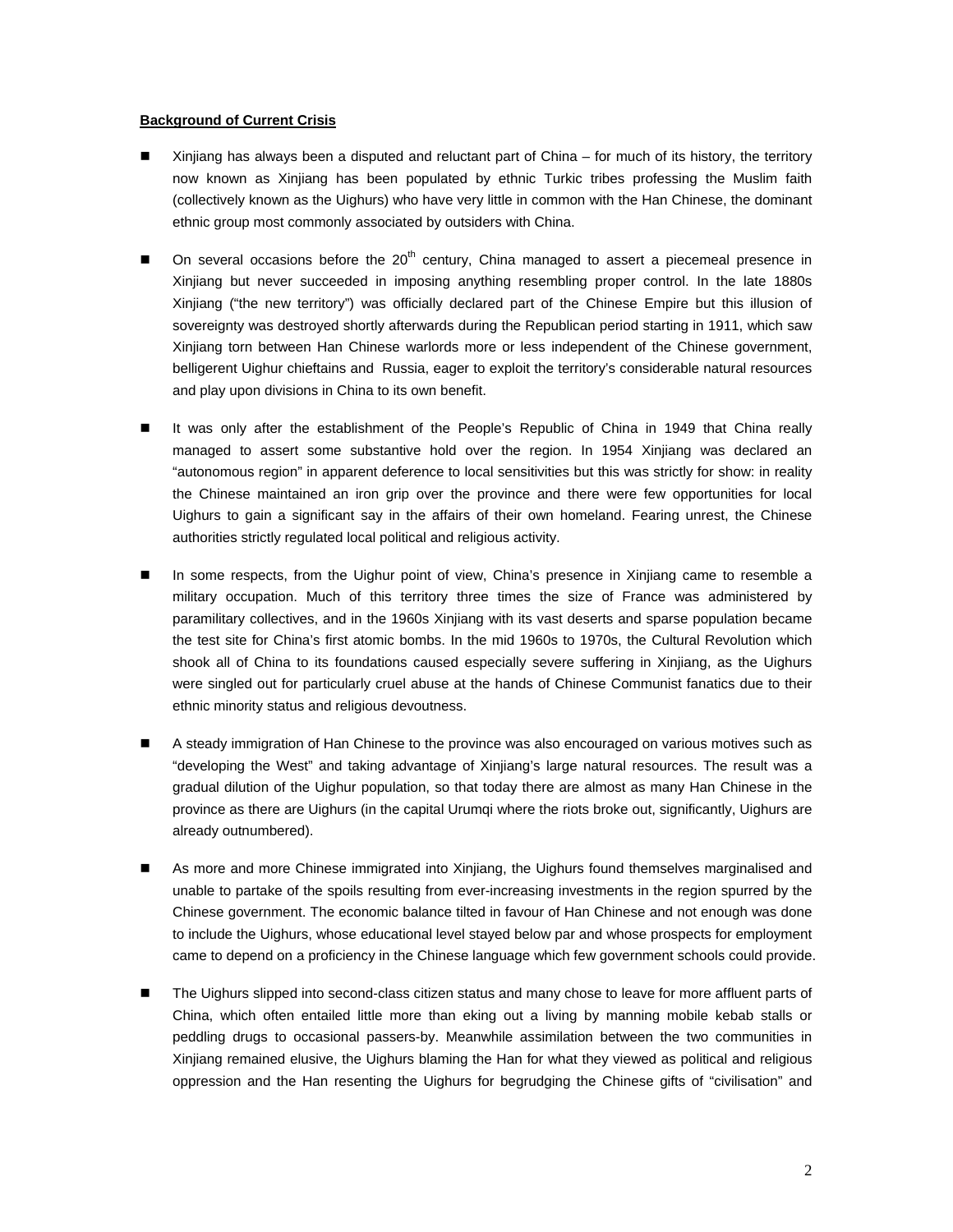economic development – and for being excluded from some of the more egregious political restrictions affecting Han Chinese, such as the one-child policy.

## **What next?**

- Whatever measure of stability is achieved by Chinese security forces over the next few days and weeks is likely to be superficial, as the bitterness caused by these riots on both sides of the ethnic divide runs deep: Uighurs are incensed to have received comparatively little protection from the security forces against the violent retaliation of Han Chinese mobs. Uighur women are outraged over what they see as the arbitrary abduction of their husbands and sons by the security forces, and this grievance in particular will continue to be a source of great tension over the next few weeks.
- On the Han Chinese side, residents of Urumqi in particular are shocked at the suddenness with which the Uighurs turned on them, and sectarian hatred is growing. "Uighurs are spoilt like pandas", one Han Chinese shopkeeper was reported as saying, "when they steal, rob, rape or kill, they can get away with it. If we Han did the same thing we'd be executed."
- The Chinese government will in all likelihood maintain a heavy security blanket over the region in the weeks to come. The head of Urumqi's Communist Party has already announced that those found to have rioted would be executed, and to the outside world the Chinese government is presenting a characteristically hard-line position, claiming that the riots were started by "terrorists" and "separatists" from abroad (particularly the World Uighur Congress, a largely ineffectual association of Uighur exiles who seem singularly incapable of masterminding such an event).
- The heaviest of the Chinese security forces will probably leave in the middle term but the province is likely to remain much more tightly governed than it has been, at least until the end of the year – the Chinese Communist Party is anxious to make sure that nothing mars the celebrations for the  $60<sup>th</sup>$ anniversary of the People's Republic in October (Hu Jintao has already been embarrassed by having to interrupt his G8 trip because of the riots). It is most probable that Xinjiang will see the setting up of military checkpoints in urban areas, considerably increased police patrolling and the introduction of some draconian emergency measures like the shooting on sight of suspected rioters (though it will not be announced publicly).
- **The Chinese government is also likely to start putting some discreet measures in gear aimed at** ensuring that the events of the recent days do not happen again. The Communist Party is no doubt acutely aware that it must "manage" the Uighurs somewhat so as to avoid the resurgence of fresh riots, not least because these could easily spread to other restive parts of China (i.e. Tibet). But most importantly, the Communist Party will want to avoid antagonising the Han settlers, who have felt in recent days that the security forces were ineffective in protecting them, and have displayed hostility towards the army and police when prevented from brutalising Uighurs. The Communist Party will want above all to avert a situation in which Han Chinese are fighting other Han Chinese.
- In so doing, apart from the usual rounding-up of suspected Uighur ringleaders and crackdowns on perceived religious agitators, the government may resort to a gradual process of forced resettlement and segregation, deporting Uighurs in strategic locations to areas where their potential for nuisance is reduced and their opportunities to come into contact with Han Chinese are more remote. This may go as far as internment in military-run facilities but could also include physical partitioning, like the creation